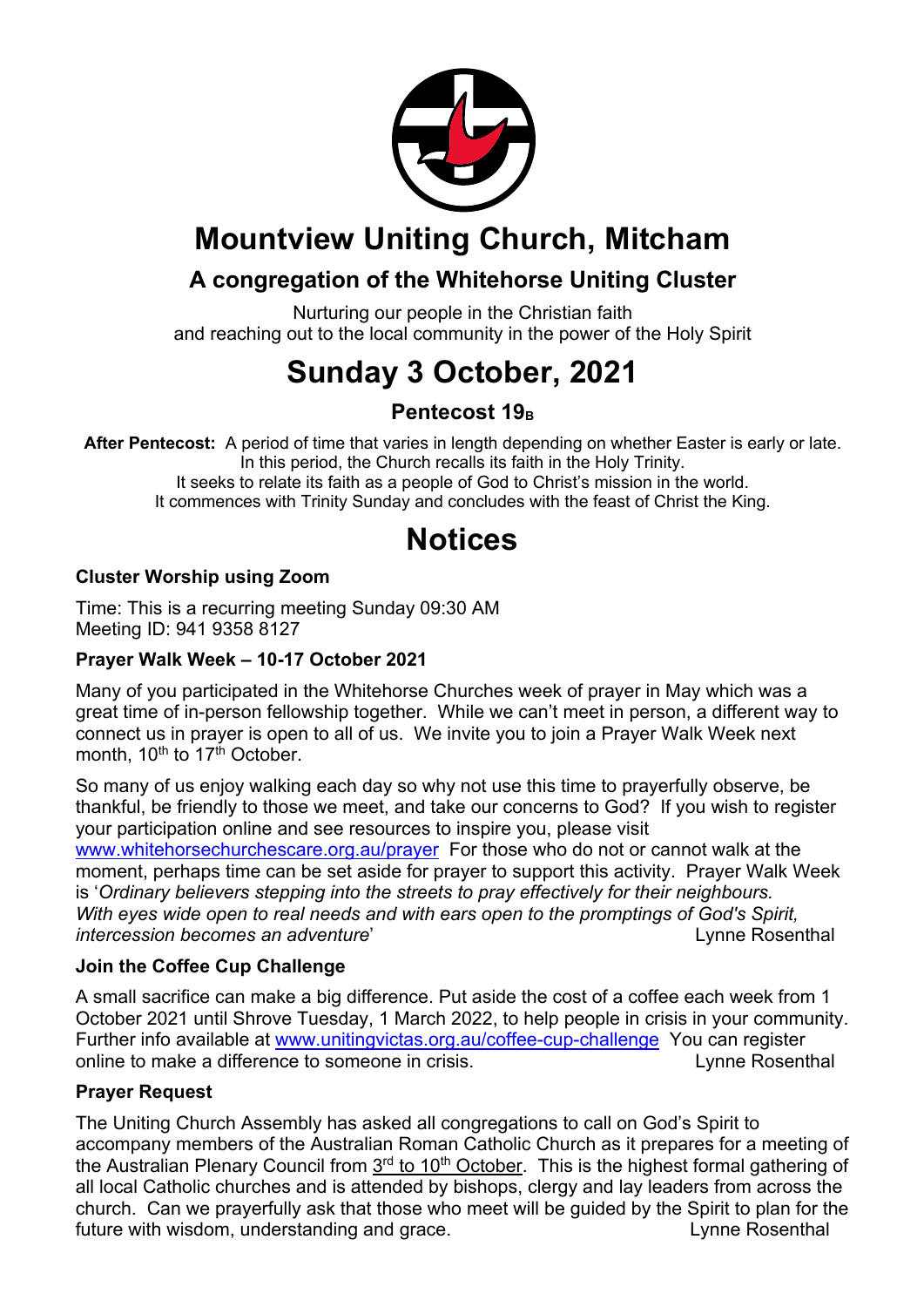#### **Creating meditation videos**

Rev Peter has asked me to once again thank those people who have sent photos taken in our area. As you know he is using these to make reflections, prayers and meditations to assist in our worship.

He says, "I still need photos and videos from your area. They may be from around your home or area so long as you are happy to share them with the Cluster community. What about something you took on one of your walks? Maybe you only have one or two images but I could put them with what others provide. You may have a poem, a prayer or an idea for a meditation. Let me know your thoughts and maybe together we can create something that will bless the Cluster community." Rev Peter revpeterc@gmail.com 0434310862

#### **Climate Change – A request for support from Tearfund**

There has been much debate in the news about the meeting on Climate Change that's coming up in Glasgow. I recently was referred to an email sent to Mountview Uniting. A supporter of Tearfund was drawing attention to tearfund.org.au who are asking for churches to add their voice to the call for All Creation. I choose to explore this organisations website and who they are, and it appears they are an umbrella group located in the UK associate with 13 charities, such as Oxfam. Tearfund's call for all creation is about concern for what's happening to our planet and neighbours who are losing their island homes because of rising sea levels.

I encourage you to explore the issues around climate change and somehow add your voice or offer support. When your exploring be cautious about responding to emails and clicking on any links that look suspicious. When I added my name to Tearfund's online petition, I received an email encouraging me to share the call with others, read their campaign paper, donate, and pray.

I hope that you cautiously explore and find an initiative that you think is worth supporting. I invite feedback and ideas for what we can do as a church to speak out and support initiatives for having a voice and speaking out against what is happening to our planet. If you've seen any good documentaries, please let me know.

The 2021 UN Climate change Conference known as COP25 is being held in Glasgow from November 1<sup>st</sup> to 12<sup>th</sup>. You can find out more by googling. It's an important global conference worth exploring. I plan on reading some of the papers and reports when they become available. You can find out more about the Uniting Churches approach on the UCA Assembly Website. Rev Tina

#### **Tech Share and Learn**

You are invited to our next Tech Share and Learn session on Tuesday evening 5<sup>th</sup> October at 7:30pm. Last session we explored how to use breakout rooms. We also explored other topics raised. Again we had a lot of fun playing with Zoom and even shared how we can use it with friends and family.

We will continue sharing and learning from each other. I pick up something each week. Some topics we might include are anything to do with PowerPoint, transferring large files easily or how to download material from YouTube.

If you would like to join us the meeting ID is: 948 4643 7154. Rev Peter

#### **October "Crosslight"**

Paper copies of the October edition of "Crosslight" will not be available in the Melbourne metropolitan area. However, it will be available in digital format at: https://crosslight.org.au

October's edition includes a feature on the power of music in worship, as well as six ways to recognise God's presence.